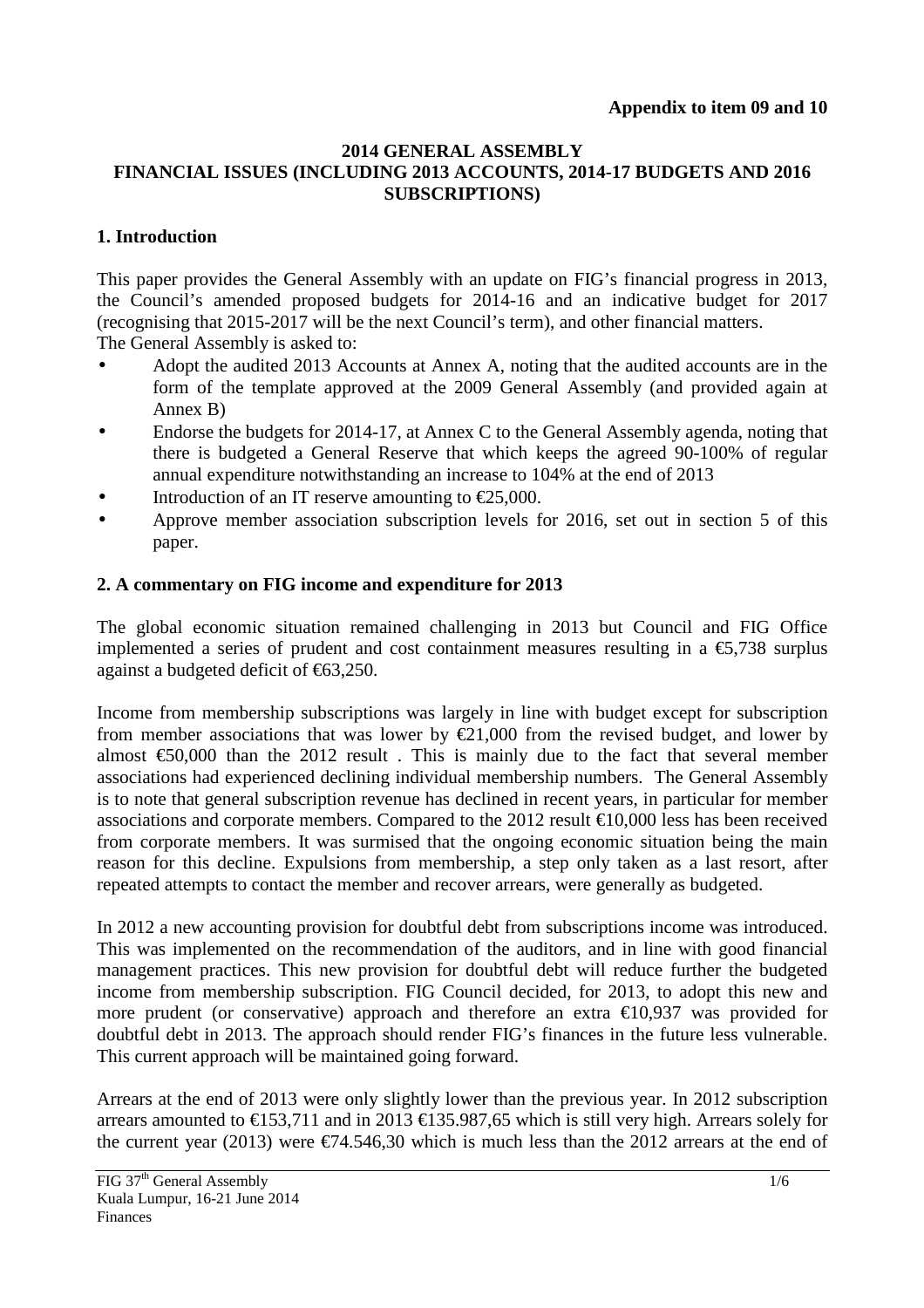2012, that is  $\epsilon$ 107.267,98. This is a good sign and shows both memberships' understanding and that there has been a positive response to the effort of the FIG Office. The downside is that arrears in excess of one year are larger than the previous years despite the same effort from the FIG Office. Council again requests all members to pay their membership subscription promptly. This will considerably free up staff time to work on other FIG developmental activities. The size of the arrears again meant that a portion of FIG's reserve holdings is being used to fund FIG cash flow, instead of being invested. Financial income was lower than 2012 that was caused by the prevailing low interest rate regime, which is expected to persist.

Income from the services provided to FIG events was higher than budget due to savings in costs/expenses at the FIG Working Week, and financial contribution towards events administration by FAO and GLTN for various collaborative activities. Therefore 2013 shows a higher event income than expected. Council hopes this trend continues.

Overall, income was  $\epsilon$ 26.5k below budget, and if without the provision for doubtful debt, it would have been €15.5k below budget.

Office costs were below budget (and also lower when compared to 2012 costs), despite the need to retain an additional member of staff to cover the Director's extended sick leave through the 1<sup>st</sup> half of 2013. Furthermore, the unfavourable exchange US\$/ $\epsilon$  rate and also that of  $\epsilon$ /DKK throughout 2nd half of 2013 had a negative impact because US\$ funds had to be adjusted to the lower exchange rate. Office costs in general are lower than budgeted. If the value of the US\$ will be higher next year this will have a positive impact on the accounts. FIG Office will continue its careful cost management.

The grants to Commission chairs were paid in line with the levels agreed by the General Assembly. All requests from Task Force and Network chairs for support and from Commission chairs for specific support were carefully reviewed prior to any decision. Support for poor Member Associations was granted according to General Assembly decision in 2013.

Council and executive management costs were  $\epsilon$ 34k below budget. This was realised through continuing care and control of travel and meeting costs, the only face-to-face Council meeting in 2013 was held during FIG working week. The President has also been careful when travelling, covering a number of destinations and events in one trip. Some of the travels were partially covered by external sources. It is important also to note that, in many instances, travel by Council members were partially or fully covered by Council members' employers, member associations or by the event hosts. FIG is very grateful for this support, which allow Council members to maintain close contact with its membership and partners during the year. Expenditure was  $\epsilon$ 48k less than budgeted. Overall, the surplus of regular income over regular expenditure was  $\epsilon$ 21k better than budgeted and showed a small surplus of €6884.

Developmental expenditure was carefully monitored against the overall financial position, with monthly updates being produced by the Office, and quarterly reports to Council. There were also some unbudgeted incomes from collaborative activities with partners. FIG Office commenced an IT developmental process in summer 2013 and though  $\epsilon$ 30k was budgeted for IT/Web development, only about 50% was spent.

The final result therefore was a surplus for 2013 of  $\epsilon$ 5,738 against a budgeted deficit of  $\epsilon$ 63,250.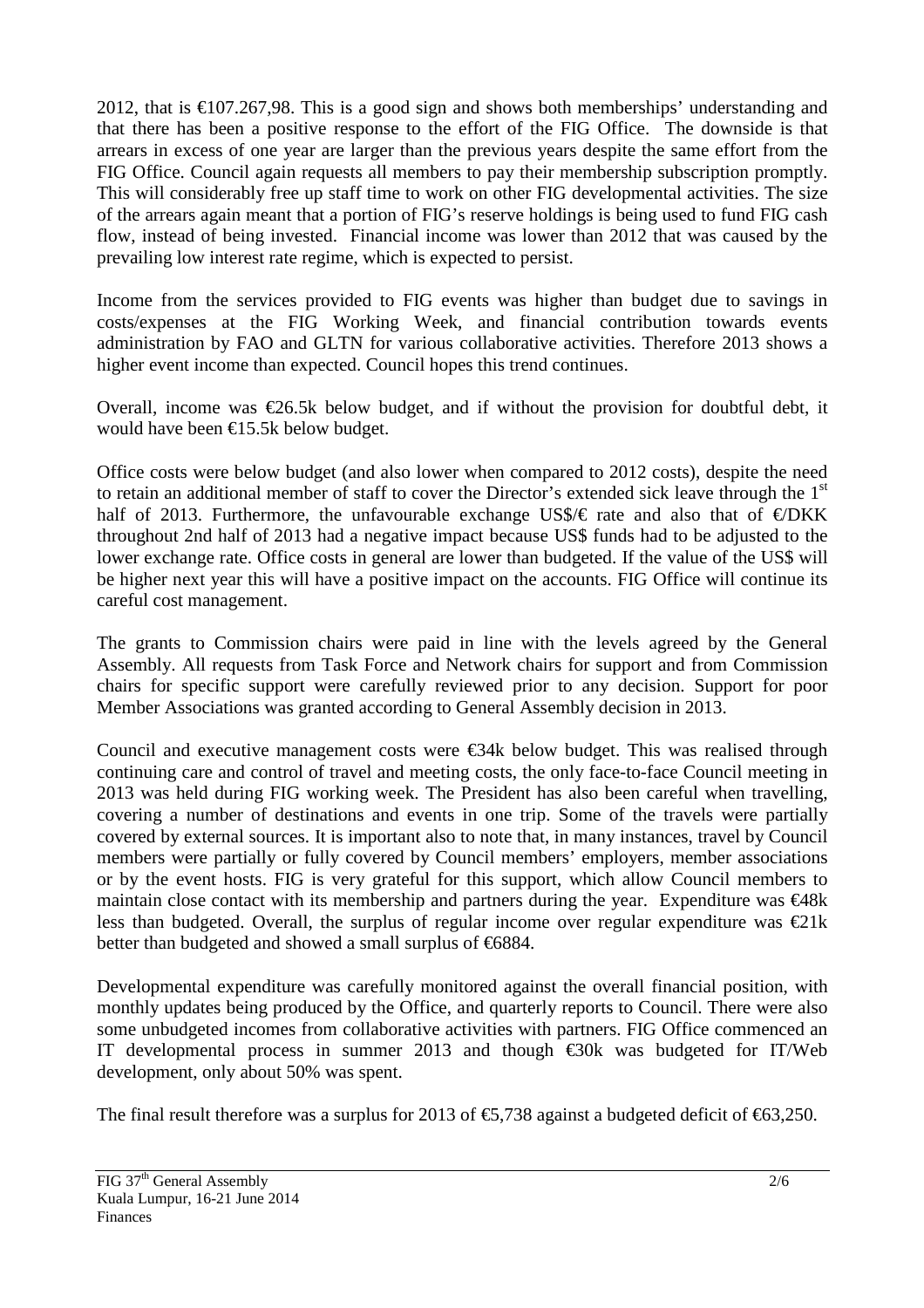At the end of year, FIG's total reserve stood at  $\epsilon$ 498,711, 116% of regular annual expenditure. The general reserve was 104%.

# **3. Budgets 2014-17**

Annex C to this paper presents proposed revised budgets for 2014, 2015 and 2016 and a proposed budget for 2017. This is to adhere to the requirement for a 4-years ahead budget (decision at the 2009 General Assembly), though mindful that the 3 or the 4 basis year presented falls into the next Council's work plan.

### **Key considerations in constructing the budget**

Council's overriding consideration when preparing the budget was to be as realistic as it has to be, particularly with its forecast since it's a 4-year forward budgeting process. In this regard Council is very mindful of the two key, ongoing risks to the budget:

- predictions about income from events can be made, but factors may arise which affect these. Council has (as described below) reviewed risks from events, and developed models to address these risks.
- potential risks around the level of income from subscriptions in the ongoing economic situation. Council has recognised this risk in the revised accounting approach for the provision of doubtful debt from subscriptions beginning with 2012, but the levels of arrears show that it remains a significant area of concern.

### **Budgets**

Council seeks to ensure a sustainable, effective and efficient Federation. Budgets have therefore been revised to reflect the current realities. When income is forecasted to decline, this has to be balanced by corresponding efforts to reduce operating and developmental costs.

The key changes to the budgets approved at the 2013 General Assembly are:

- Subscriptions are held close to the 2013 final result in light of resignations and 2014 invoiced figures although membership development is an important focus of the FIG office especially focusing on attracting new corporate members;
- Council has agreed to a new payment scheme for academic members to ease the process, retain academic members within FIG and reduce office efforts on payment reminders. This results in a decrease in academic membership subscription by 50% but balanced with greater efficiency in sustaining this category of membership and into the future, new academic members;
- DdL's office rental support to FIG will progressively end in 2016 and thereafter, FIG will pay office rental in full, thus increasing the cost of office rental.
- Returns from events depends on the cost and financing model agreed with LoC and hence for the following years, it has been revised accordingly;
- Administrative costs have been further reduced wherever possible;
- Council and executive management costs are reviewed in the light of activities anticipated for the year. 2014 is a congress year and travel costs are therefore expected to be higher than the 2013 result, but still lower than earlier years.
- IT developmental activity budgets recognized the significant work that is required to upgrade and update FIG's IT infrastructure and systems.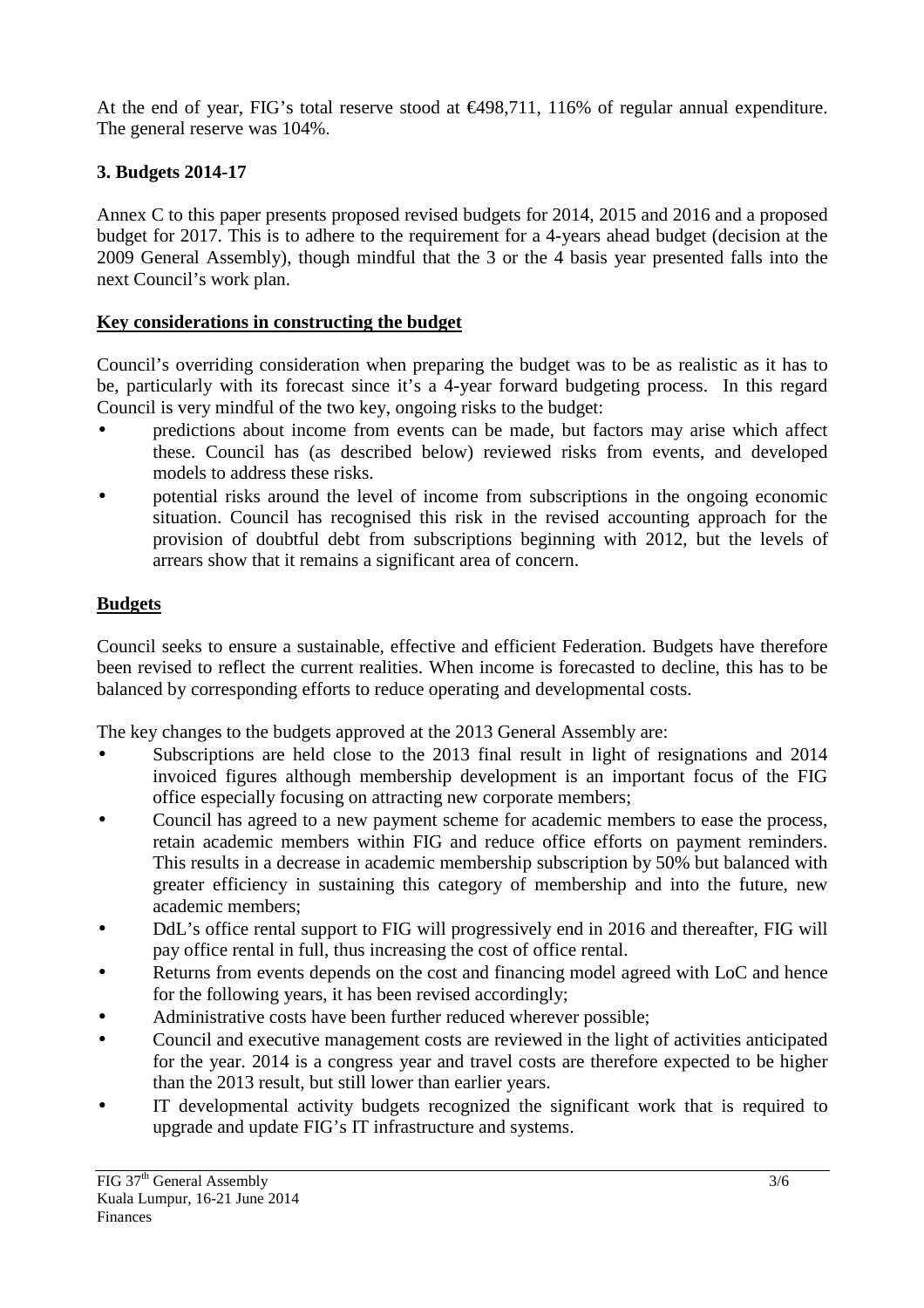As in previous years, every effort has been made to base the budget on information available as well as to forecast income and expenditures realistically This is particularly important given the overall economic situation.

Council remain cognizance of the three key financial measures when preparing the budget:

- Key measure 1: there must be a surplus of regular income over regular expenditure each year;
- Key measure 2: there must be an overall surplus over the 4-year Council period;
- Key measure 3: the general reserve must remain within the level of 90-100% of regular expenditure.

# **Recovery of Arrears from and Retention of Members**

FIG Council has agreed on two administrative measures related to the recovery of arrears and retention of existing memberships:

The first measure involves efforts to recover arrears and encourage members to sustain their membership in FIG. The measure aims at motivating members, especially member association to structure their repayment of arrears and current subscription over a period of time in a manner that allow FIG to recover all arrears and the member to remain active in membership. Council may enter into a repayment arrangement that restructure the payment of arrears over a period of not more than 3 years for members whose accumulated arrears are over  $\epsilon$ 10,000. For members with accumulated arrears of less than  $\text{\textsterling}10,000$ , the restructured payment of arrears must be less than two years. Upon receipt of the each yearly-agreed payment, but before the first session of the GA, the member association will be deemed to be up-to-date with its subscription for that year.

The second measure allow FIG Council to accommodate members who are facing internal civil strife and instability or external economic sanctions, where the FIG Office could ascertain or when the situation render impossible to contact them. Thus these members have almost no possibility to pay or transmit their membership subscription. The measure allows the FIG Office to suspend invoicing to these affected members on a year-to-year basis until that point in time when some normalcy is restored within the member's jurisdiction.

# **Staffing**

Current staffing of the FIG Office is:

- FIG Manager (Louise Friis-Hansen) responsible for general management, developmental/ strategic tasks, oversight of administration, finances, events, membership matters (particularly in relation to corporate members), council/ commission matters, IT, communication and Foundation secretariat duties
- FIG Office and Events Coordinators (Hanne Elster, and Claudia Stormoen) responsible for membership administration, website maintenance, communication tasks, detailed planning and organisation of FIG events, and Foundation administration etc
- FIG bookkeeper (Maria Bargholz, part time) responsible for financial administration.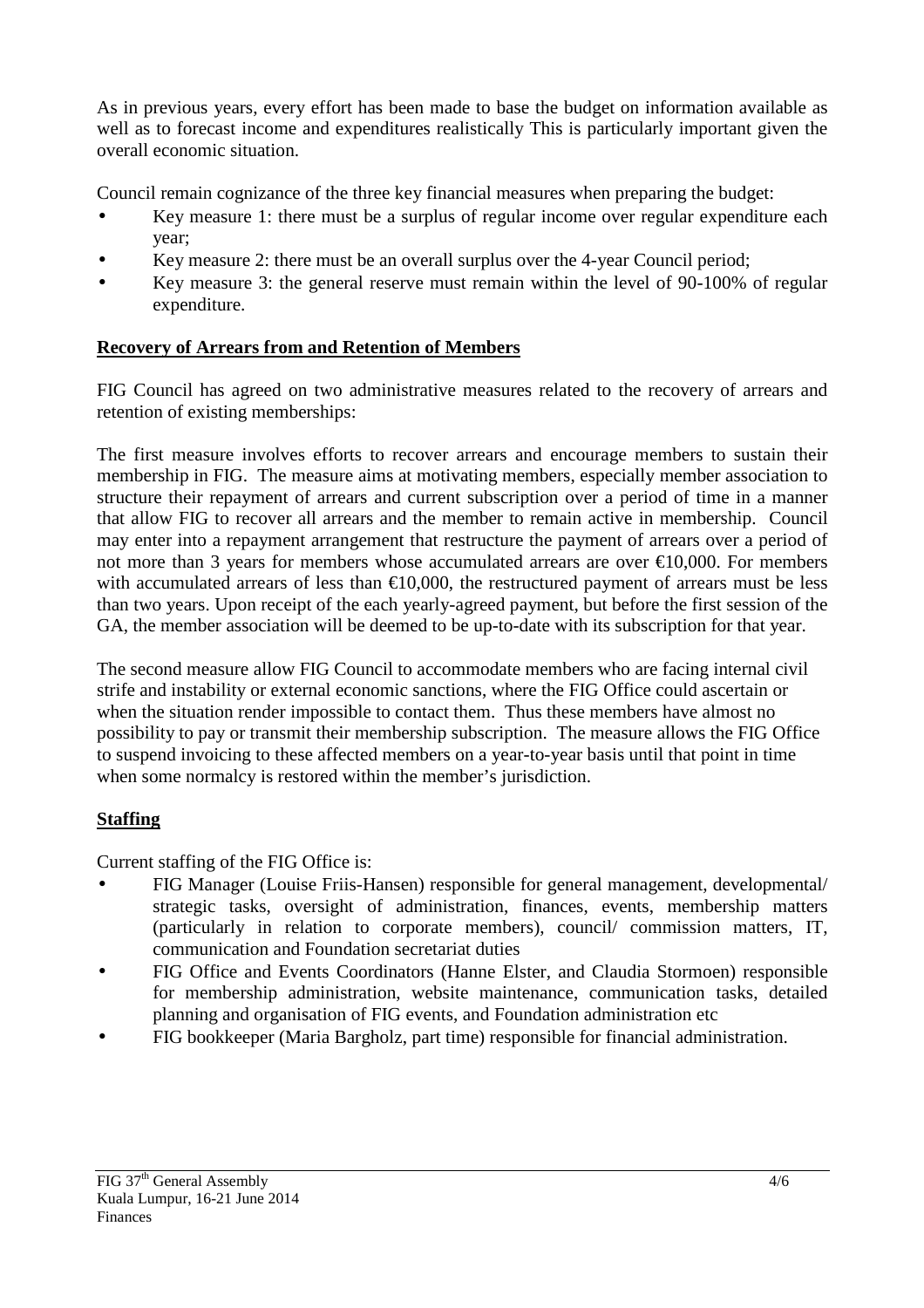FIG Director, Markku Villikka's tenure ended on 31<sup>st</sup> July 2013. Korean Cadastral Survey Corporation (LX-KCSC), a key member of the Korean Confederation of Surveyors, a member association of FIG, supported FIG's Administration from March 2013 – February 2014 by seconding one of its staff, Julie Hyun Sook Lee to the FIG Office. The Council is extremely grateful to LX-KCSX for this invaluable support.

## **Organisation of events**

The Council and FIG Office have over the last couple of years worked on various concepts for conferences that will ensure that FIG's annual event remains not only the flagship event of FIG but a global forum for FIG's membership, partners and stakeholders. Over the past year, FIG has developed the following operating models for its annual events:

- FIG will handle the overall programme, the technical programme, keynote speakers, international registrations the website, and international exhibitors; and
- The local organisers will handle the contact with the venue; hotels; the local exhibition; local registrations; social events; technical tours; and social tours.

FIG will be reimbursed a fixed sum for its handling, coordination and organization workload for each event.

Variations of the model are possible. The Congress 2014 follows this model and agreements with the Chamber of Graduated Surveyors Bulgaria for WW2015 and New Zealand Institute of Surveyors for WW 2016 are being finalised. We believe that the models and arrangements provide a sound basis for future conferences, and provide an appropriate balance between FIG and local input and expertise.

### **4. FIG Reserves**

As is shown in Annex C, the FIG general reserve at the end of 2013 was 105% of regular annual expenditure. This is above the 90-100% agreed by the 2009 General Assembly. As a 4-year average the general reserve was 104% (the reserve percentage is calculated using an average of four years' regular annual expenditure, as agreed at the 2012 General Assembly).

Council has retained the  $\epsilon$ 25,000 events reserve, for the reasons set out in detail in the Finance Paper to the 2012 General Assembly. In essence, this recognises the risk of organising events, particularly in the current economic climate. Council considered increasing the quantum of this reserve (as had been indicated in the 2012 finance paper), but concluded that with the new arrangements put in place for organising FIG annual events, the reserve can be maintained at  $£25,000.$ 

Council has introduced a new reserve for IT, recognizing that and effective IT Policy and Infrastructure is vital to FIG going forward. IT can be large investment, and could be difficult to provision from normal yearly budget. Hence Council is proposing a new IT reserve and a sum of  $\epsilon$ 25,000 from the total reserve have been dedicated to this.

The reserves are held in low risk investments, in line with the policy agreed by the General Assembly. Any transfer of the reserves requires approval by two persons, one of whom being the Council member responsible for finance and administration.